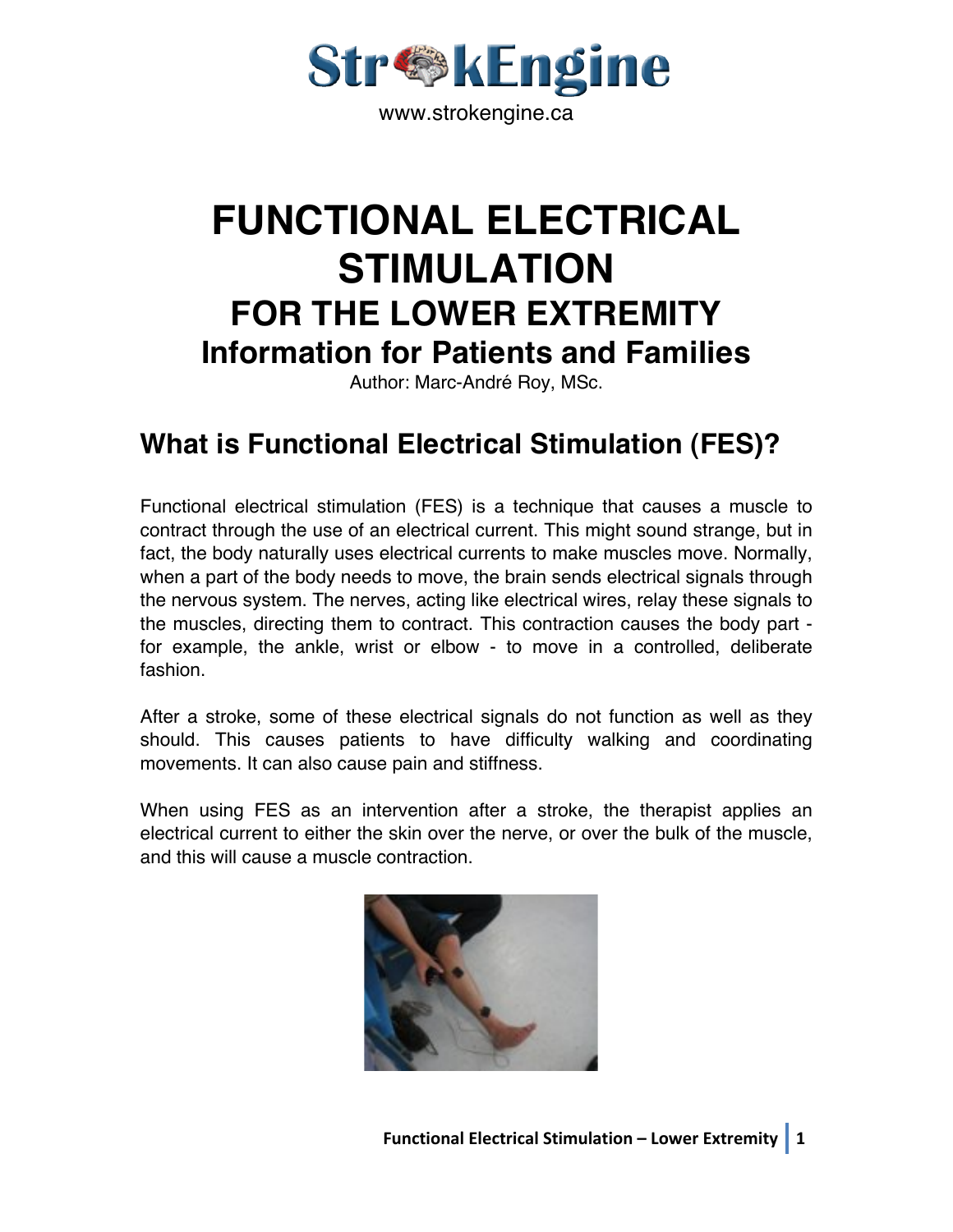

FES allows muscles that have been paralyzed or partially paralyzed by stroke to move again. The electrical stimulation applied to the muscle is controlled, so that the movement will be useful rather than random. FES devices translate input controlled by the patient into patterns that produce a desired motion in the paralyzed muscles.

This module will look at the use of FES for loss of function, pain, or spasticity (stiffness) of the legs and feet. StrokEngine also provides information on Functional Electrical Stimulation of the Hemiplegic Shoulder and Functional Electrical Stimulation of the Upper Extremities.

# **Are there different kinds of FES?**

Yes. You may see different names, including functional electrical stimulation, functional neuromuscular stimulation, and electrical stimulation. But they all have the same goal: to stimulate muscle contraction which in turn may lead to an increase in function, strength, and movement as well as a decrease in pain and spasticity.

FES can be used on different parts of the body (arms, legs, shoulders, etc) and also on specific muscles in order to achieve different goals. For example, in the lower extremities, a therapist may apply FES to the quadriceps (muscles of the thighs) in order to help the patient walk.

### **Why use FES on the legs after stroke?**

Loss of leg function, movement, and strength are common after a stroke. This occurs because muscles become paralyzed, and cannot receive electrical impulses from the brain. This impairs walking and standing, and can also cause pain and spasticity. FES may be useful for increasing leg function and preventing pain and dysfunction after a stroke.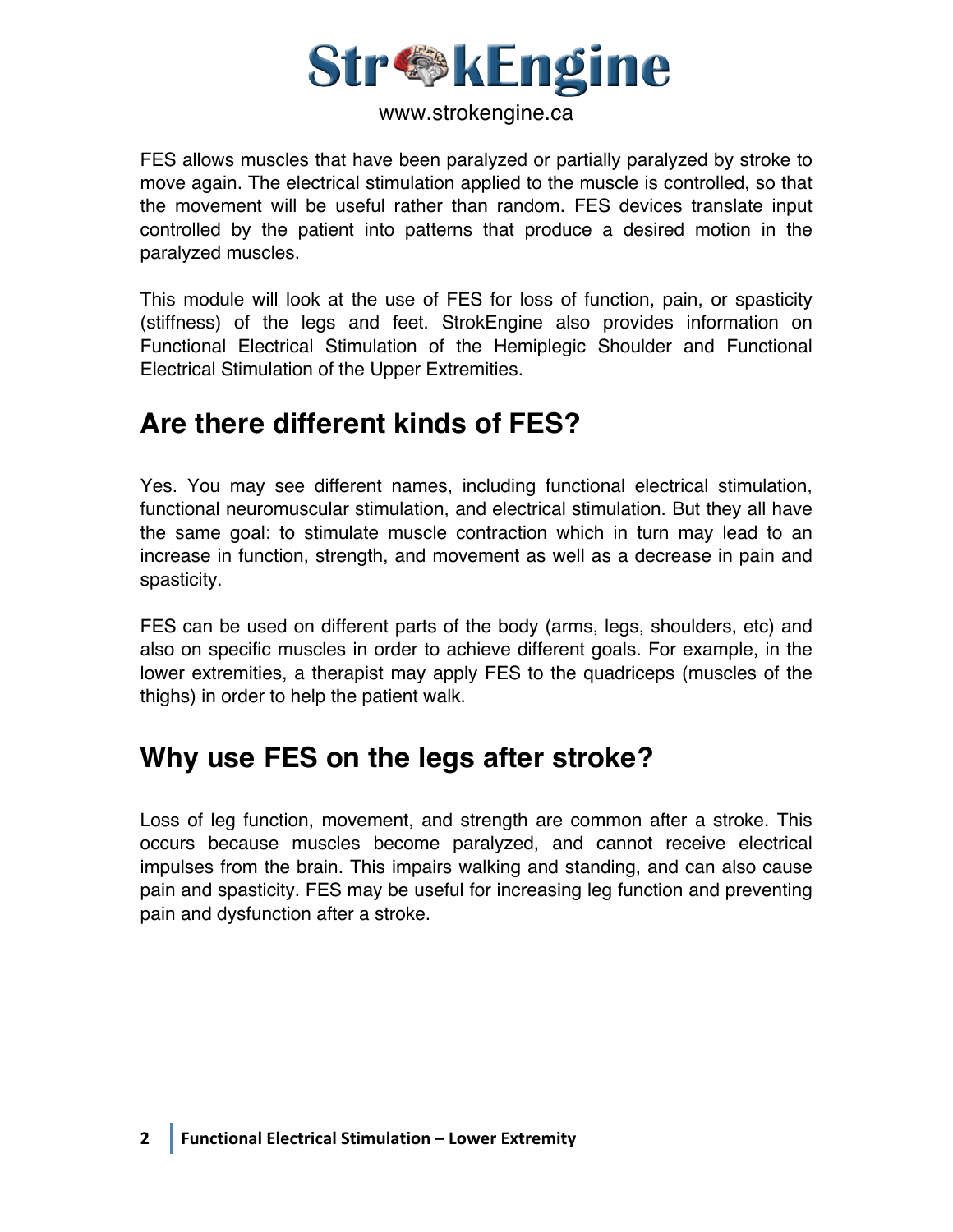

### **Does it work for stroke?**

Researchers have studied how FES can help patients with stroke through its effects on muscles in the legs and feet:

#### **Strength of muscle contraction**

FES was shown to strengthen muscle contractions in individuals 1 to 6 months post-stroke.

#### **Walking**

FES showed some improvement in walking in patients 1 to 6 months post-stroke. However, research indicates that FES is more useful more than 6 months poststroke.

#### **Perceived health status**

Studies showed that FES for the lower extremities was not effective in improving the perceived health of patients more than 6 months post-stroke.

#### **Spasticity (stiffness)**

Research showed that when combined with other therapy, FES caused a reduction in spasticity when used for patients more than 6 months post-stroke.

#### **Range of motion (movement of joints)**

FES was shown to be moderately effective in improving range of motion for individuals more than 6 months post-stroke, when combined with other therapy.

#### **Functional Ambulation (mobility)**

There was some evidence that FES improved ability to move around more easily in patients more than 6 months post-stroke.

#### **Lower extremity coordination**

There was improvement in knee coordination in patients more than 6 months post stroke, however no improvement was seen for general coordination of the legs and feet.

#### **Activity level**

Studies did not show improvement in level of activity of patients more than 6 months post-stroke after using FES.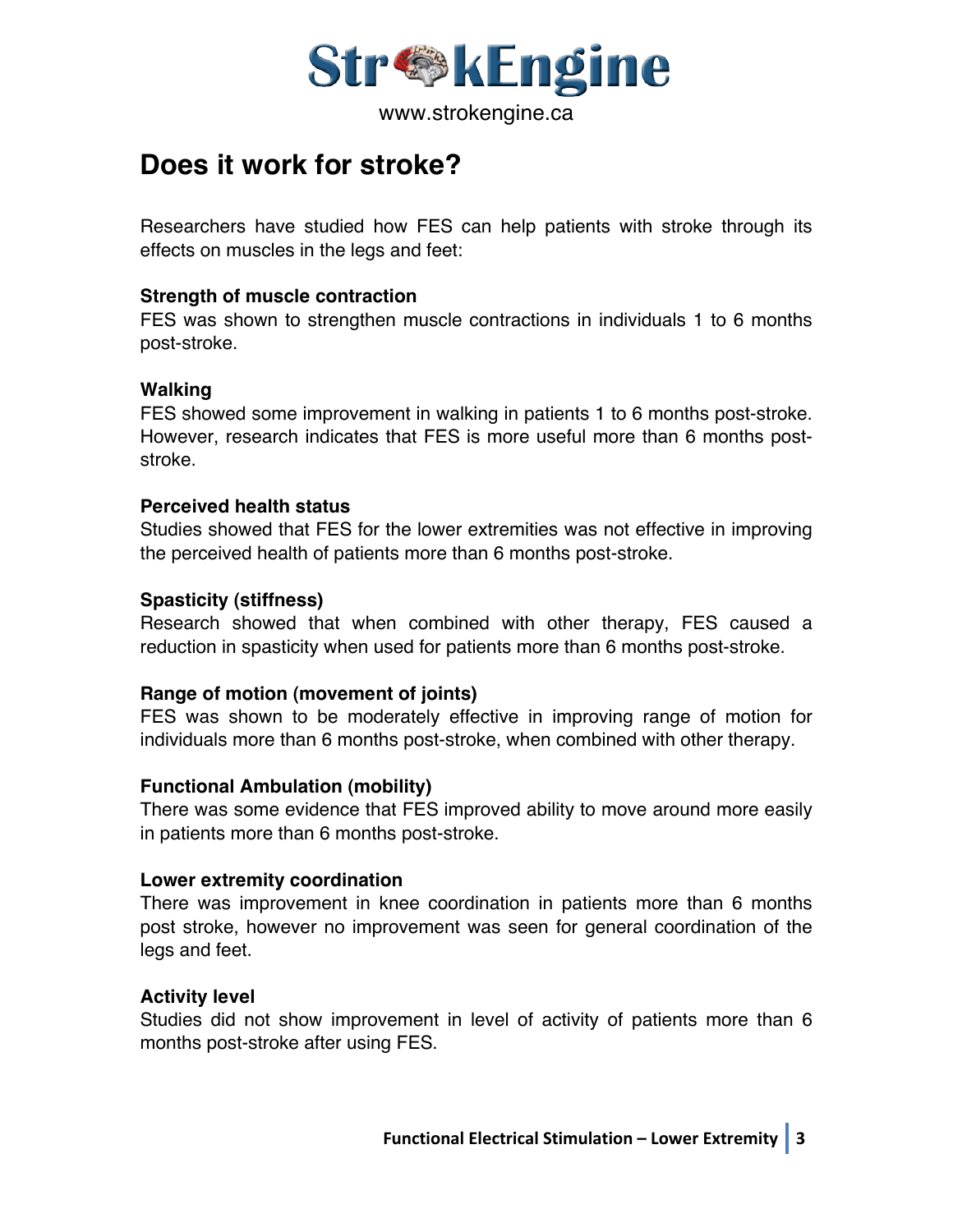

#### **Balance**

Research showed some evidence that FES did not improve balance in individuals more than 6 months post stroke.

# **What can I expect?**

Small square stickers (electrodes) are placed over the centre of the bulk of the muscle to be stimulated. Wires connect the electrodes to a stimulator, a small machine that produces the electrical current. The stimulation is usually started at a very low level, causing a tingling "pins and needles" feeling on the skin. The current will then slowly be increased after each stimulation, until it is strong enough to make the muscle contract. This level (the smallest current necessary to make the muscle contract) will be used for the FES treatment.



Although some people find the treatment uncomfortable, it is usually well tolerated. FES may give some discomfort, but it is virtually painless. Treatment times may vary, however, the time is usually divided into a number of daily sessions. FES treatments are usually done for 30 - 45 minutes, but once you are set up, you can typically perform the treatments on your own or with a family member.

# **Are there any side effects/risks?**

There are few risks that come with the use of FES. Some people may find that certain types of electrical stimulations are irritating, but this can be easily fixed by changing the level of the current. The electrodes can irritate the skin, but this is uncommon. Using non-latex hypoallergenic electrodes can often solve this problem. After the treatment, there may be pink marks left on the skin where the electrodes were placed, but these usually fade within an hour. Although it is very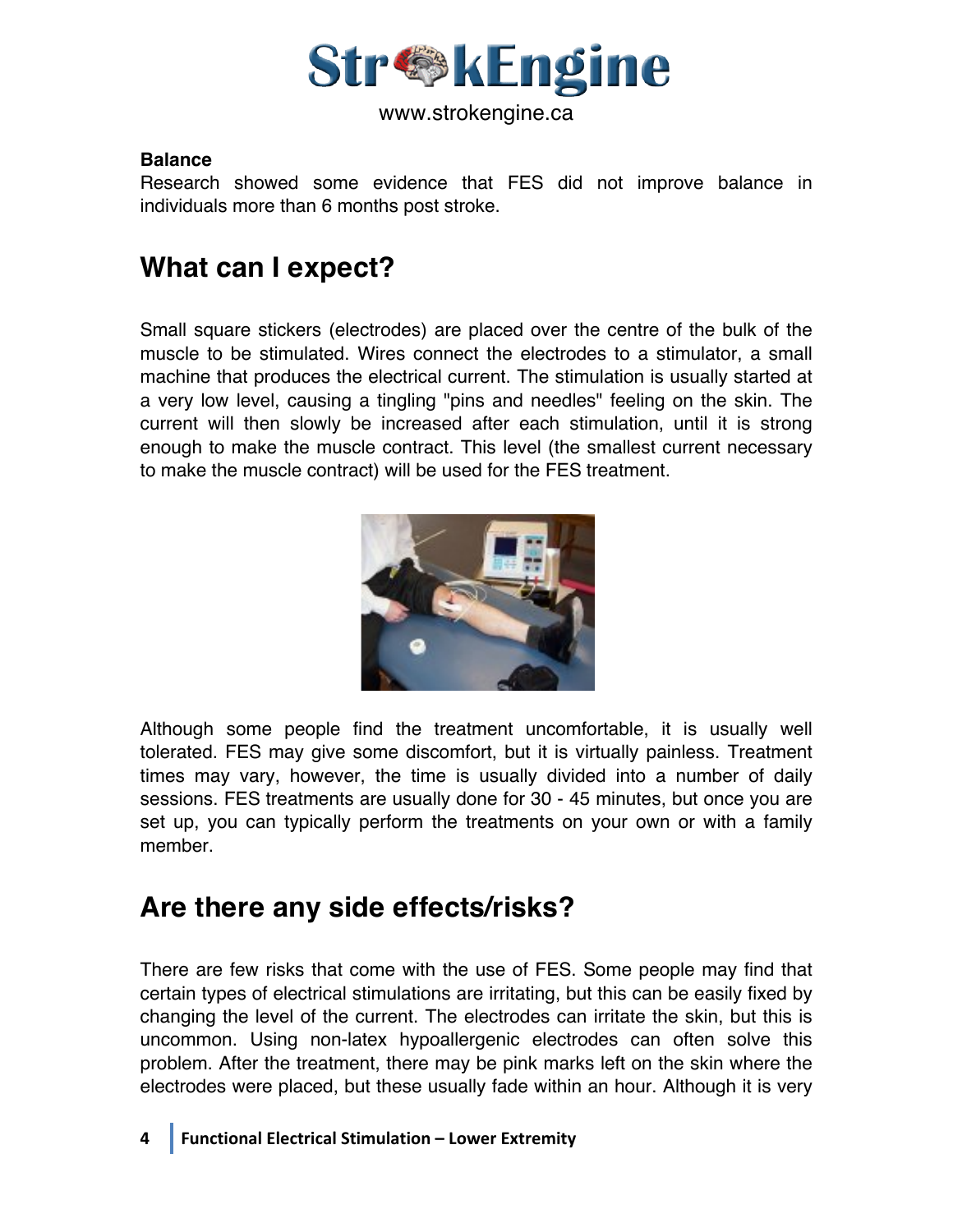

rare, this type of therapy can increase spasticity (muscle tightness).

**NOTE: People with epilepsy, poor skin condition, hypersensitivity to the electrical stimulation, cancer, and cardiac pacemakers should not receive FES treatment.**

### **Who provides the treatment?**

Physical therapists or occupational therapists will usually provide FES treatment. However, due to the long duration of the stimulation, it is possible for the treatment to be done at home after discharge from the hospital. This will require you to have a stimulator machine at home. If you are provided with a home stimulator, family members or friends will be given instructions on how to assist with treatments. Usually, once the electrodes are placed, the rest of the procedure is very simple. To operate an FES machine, you simply switch it on and increase (slowly and gradually) the intensity of the current on a knob - just like switching on a radio and increasing the volume.

**NOTE: Consult with your therapist or medical professional on the exact use of specific models of FES equipment.**

# **How many treatments do I need?**

Some patients continue to use FES for many years. To maximize the benefits after stroke, it should be used for at least 6 weeks.

# **How much does it cost? Does insurance pay for it?**

Although the cost of a FES stimulator machine varies, some systems are relatively inexpensive. Rental or lease options reduce the cost to the equivalent of 1 or 2 clinical visits per month. Some insurance plans cover the purchase or rental of such equipment. Check with your insurance company.